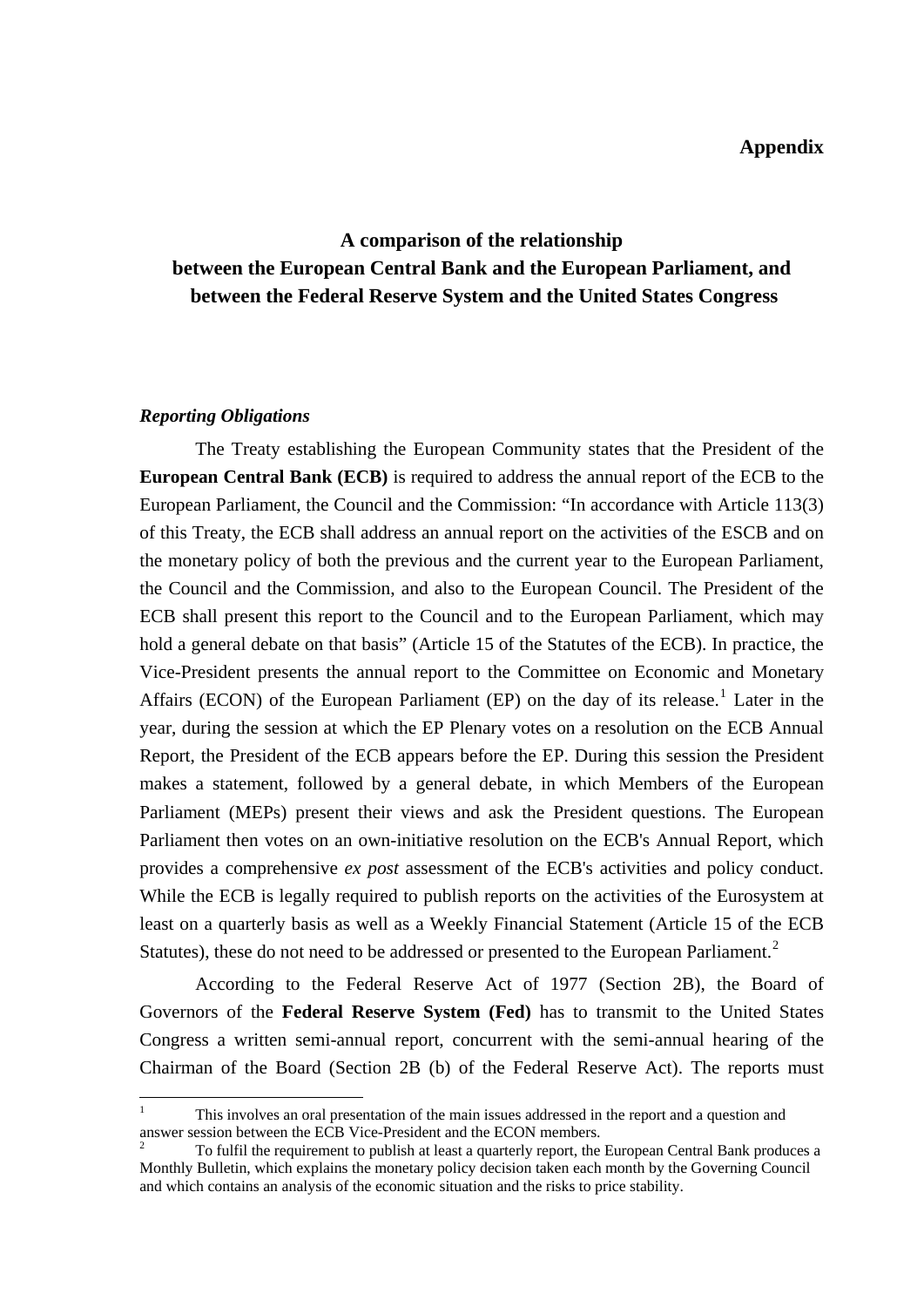include (a) a statement prepared by the Chairman of the Board of Governors and approved by the Board of Governors, and (b) a separate report including an analysis of recent financial and economic developments as well as an outlook on monetary policy and the economy. They are forwarded to the President of the Senate and the Speaker of the House of Representatives. In the House of Representatives the Committee on Banking and Financial Services and in the Senate the Committee on Banking, Housing and Urban Affairs evaluate the report by the Fed and report back to the House of Representatives and the Senate respectively on their findings regarding the policies of the Fed. There is no other follow-up to the submission of the semi-annual reports other than the hearings (see below) and possible written questions (see also below). Notably, neither the House of Representatives nor the Senate votes on the reports submitted by their Committees. In addition to its semi-annual reports, the Fed publishes an annual report on its operations as well as numerous regular or ad hoc reports (for example, on bank fees and services or credit card operations), which are, however, not addressed to Congress.

#### *Parliamentary Hearings*

Article 113 (3) of the EC Treaty states that "the President of the **ECB** and the other members of the Executive Board may, at the request of the European Parliament or on their own initiative, be heard by the competent committees of the European Parliament". According to the Rules of Procedure of the European Parliament, the Committee on Economic and Monetary Affairs is responsible for relations with the ECB. The President of the ECB appears before the Committee on a quarterly basis. During these hearings, the President presents the ECB's assessment of current economic and monetary developments and explains the ECB's policy decisions, followed by a question and answer session with the Committee members. The Committee meetings are open to the public and the transcripts of the hearings are published on the Parliament's website. Other members of the Executive Board of the ECB are also regularly invited to report or exchange views on issues falling within the competence of the ECB. For example, in October 2005 the Committee invited ECB Executive Board member Mr Lorenzo Bini Smaghi to an exchange of views on the strategic review of the IMF. In 2006-2007, ECB Executive Board member Ms Gertrude Tumpel-Gugerell appeared regularly before the Committee to brief it on progress regarding the TARGET2-Securities and SEPA projects.

In accordance with Section 2B of the **Federal Reserve** Act, twice a year or every six months, the Chairman of the Board of Governors of the Fed appears both before the Senate Committee on Banking, Housing and Urban Affairs and the Committee on Banking and Financial Services in the House of Representatives in an alternating order. In practice, this means that in the first half of 2007 (an odd numbered year), the Chairman testified before the Senate committee (as required by law) on 14 February and to the House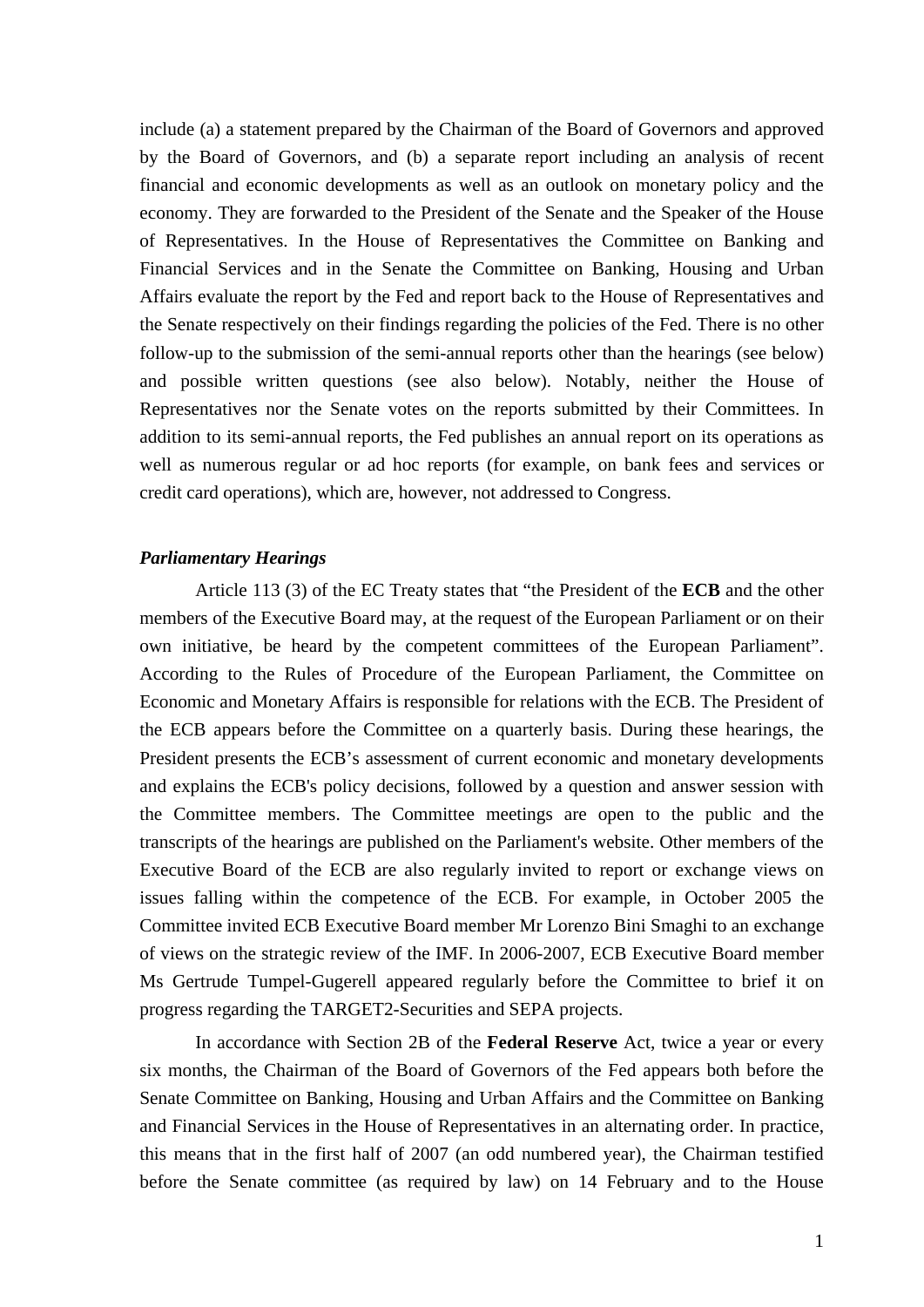Committee on 15 February. During his/her confirmation hearing, the designated Chairman always commits to appear before the Committee of the House of Representatives on the day following his/her appearance before the Senate. The same applies to the hearings in the second half of the year, when he/she is obliged to appear before the House Committee, followed the next day by a committee hearing before the Senate Committee. In even numbered years, the hearings in the Senate and House Committees take place the other way round, i.e. a hearing is held first in the House and the next day in the Senate in February, and in July first in the Senate and the following day in the House. In his testimony the Chairman is required to report on "(a) the efforts, activities, objectives and plans (…) with respect to the conduct of monetary policy; and (b) economic developments and prospects for the future described in the [semi-annual] report". Committee members can address written questions to the Chairman ahead of the meeting, which the Chairman may respond to in his statement. The statements of the Chairman are recorded on the website of the Board of Governors of the Federal Reserve System and the respective Committees. Although not specified in the Federal Reserve Act, other Fed officials are invited to hearings before Committees and Subcommittees of Congress over the year on a wide range of central bank related issues. In 2006 this amounted to eleven hearings of Governors, (Deputy) Directors and Counsellors.<sup>[3](#page-2-0)</sup> They included, for example, a testimony by Governor Donald L. Kohn on 'regulatory relief' before the Committee on Banking, Housing, and Urban Affairs of the Senate in March. A recent appearance of the Fed Chairman before the Joint Economic Committee of Congress on 28 March 2007 illustrates how the Fed is held accountable by Congress. The Chairman was summoned to come to the Committee to answer questions on recently made "confusing" policy statements.

### *Written Questions*

1

The **ECB** answers written questions submitted by individual Members of the European Parliament. The ECB is not compelled to do so by the Treaty and therefore answers these questions on a voluntary basis. The Rules and Procedures of the European Parliament state that "any Member may put questions for written answer to the European Central Bank".<sup>[4](#page-2-1)</sup> Such questions shall be submitted in writing to the chairman of the committee responsible (this being the EP Committee on Economic and Monetary Affairs), who shall forward them to the European Central Bank. The questions shall be published with their answers in the Official Journal of the European Union".<sup>[5](#page-2-2)</sup>

<span id="page-2-0"></span><sup>3</sup> The number of testimonies varies from year to year. 16, 15 and 19 testimonies were held in 2005, 2004 and 2003 respectively.

<span id="page-2-1"></span><sup>4</sup> Rule 111 further states: "If a question has not received a reply by the required deadline, it shall be included at the request of its author on the agenda for the next meeting of the committee responsible with the President of the European Central Bank."

<span id="page-2-2"></span><sup>5</sup> In 2004, 2005 and 2006 the ECB answered 9, 8 and 20 questions respectively, addressed to it from Members of the European Parliament.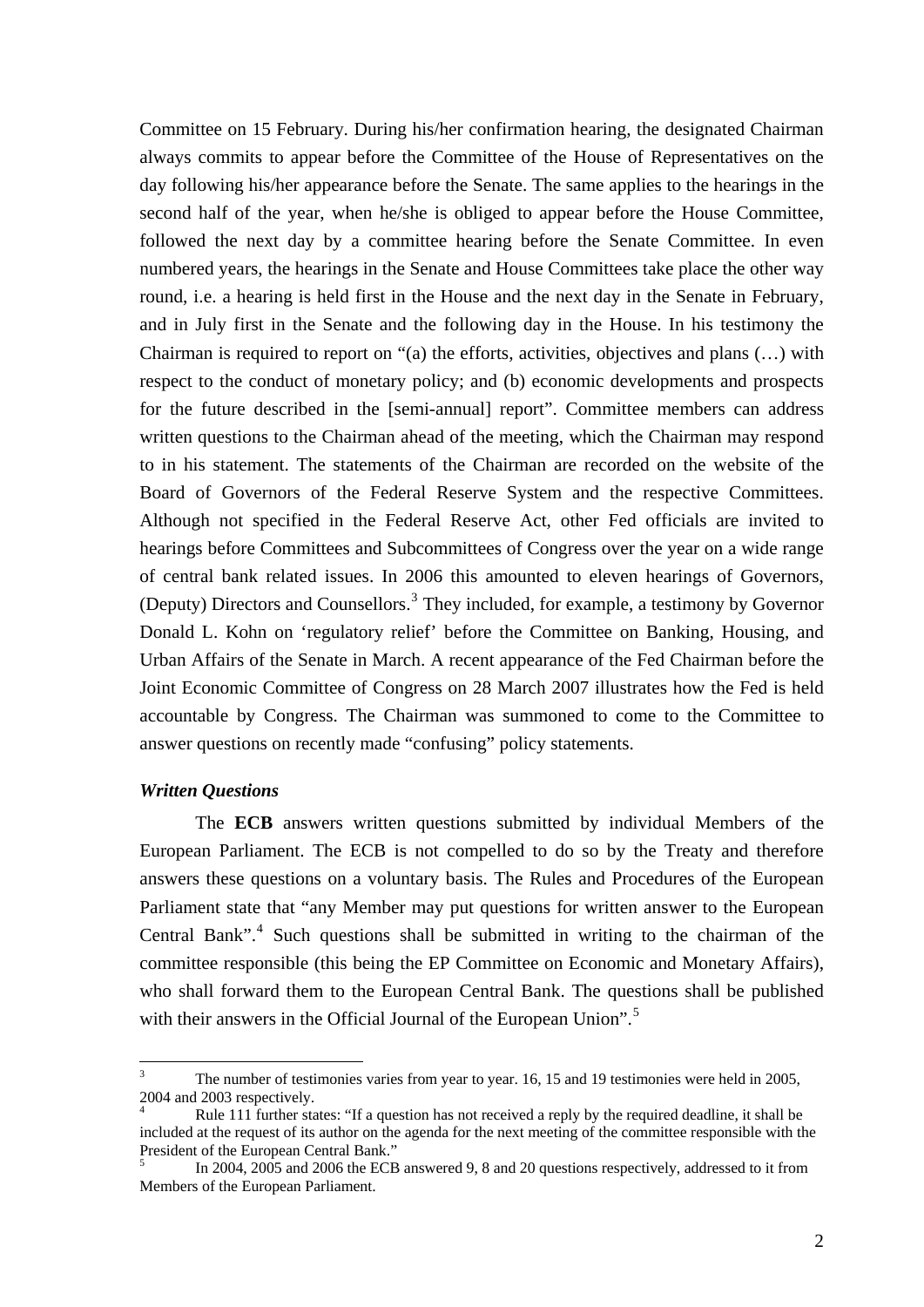Members of Congress can submit two kinds of written question to the **Fed**. The first category concerns written questions submitted immediately following the semi-annual testimonies. Following the hearings of the Chairman of the Fed in the Committees, its members have the right to submit questions, which are answered within ten days (not on a legal but customary basis). These questions and answers become part of the published record of the relevant hearing/testimony.<sup>[6](#page-3-0)</sup> The second category concerns questions posed by members of Congress to the Fed outside the context of the hearings, whereby the members sometimes act as a "post-office" for US citizens. The right to submit these questions is not based on a specific legal provision, but on the general understanding that Congress oversees the activities of the Fed. In line with this understanding, the Fed feels obliged to respond. The letters may deal with any topic. Whether or not written questions of the second category and their responses are published depends on the member of Congress who posed the question. However, on the basis of the Freedom of Information Act, any citizen could force either the Congress member or the Fed to publish the letters and answers.<sup>[7](#page-3-1)</sup>

<span id="page-3-0"></span> $\frac{1}{6}$  Please note that both the term 'hearing' and 'testimony' are used; the first referring to the venue, the second to the statement delivered by the Chairman.

<span id="page-3-1"></span><sup>7</sup> In 2005 a total of 109 letters, of which 101 were addressed to the Chairman (of which 24 were follow-up letters to a hearing) and 8 to other Board members (of which 5 were follow-up letters to a hearing), were answered. In 2006, 91 letters, of which 77 were addressed to the Chairman (of which 25 follow-up letters to hearings) and 14 to other Board members (of which 6 were follow-up letters to the hearing) were answered.